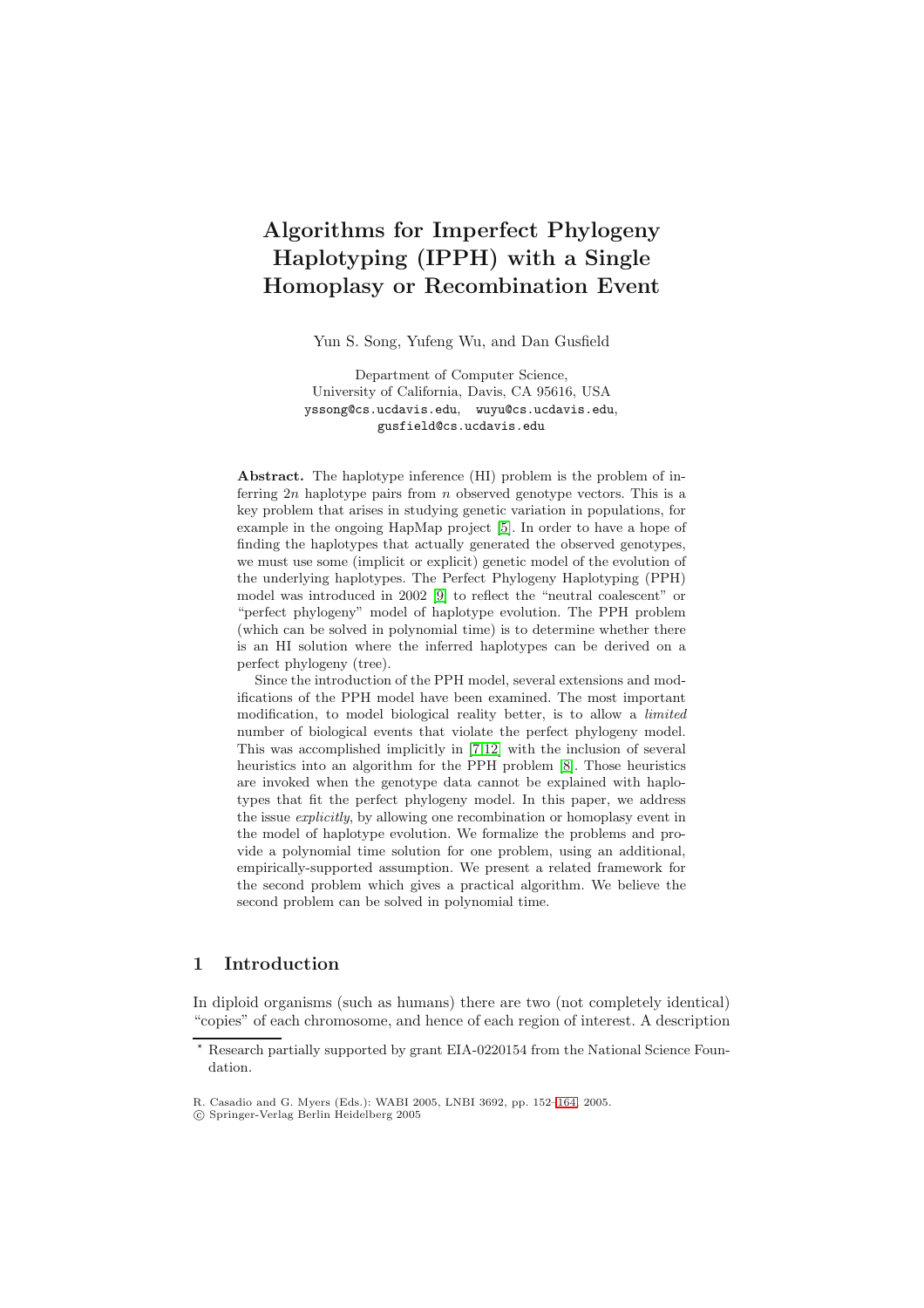of the data from a single copy is called a haplotype, while a description of the conflated (mixed) data on the two copies is called a genotype. In complex diseases (those affected by more than a single gene) it is often much more informative to have haplotype data (identifying a set of gene alleles inherited together) than to have only genotype data.

Today, the underlying data that forms a haplotype is usually a vector of values of m single nucleotide polymorphisms  $(SNP's)$ . A SNP is a single nucleotide site where exactly two (of four) different nucleotides occur in a large percentage of the population. Genotype data is represented as an  $n$  by  $m$  0-1-2 (ternary) matrix  $G$ . Each row is a genotype. A pair of binary vectors of length  $m$  (haplotypes) generate a row i of G if for every position c both entries in the haplotypes are 0 (or 1) if and only if  $G(i, c)$  is 0 (or 1) respectively, and exactly one entry is 1 and one is 0 if and only if  $G(i, c) = 2$ . The international Haplotype Map Project [\[5\]](#page-12-0) is focused on determining the common SNP haplotypes in several diverse human populations.

Given an input set of n genotype vectors of length  $m$ , the Haplotype Inference (HI) Problem is to find a set of n pairs of binary vectors (with values 0 and 1), one pair for each genotype vector, such that each genotype vector is generated by the associated pair of haplotypes. The ultimate goal is to computationally infer the true haplotype pairs that generated the genotypes. This would be impossible without the implicit or explicit use of some genetic model to guide the algorithm in constructing a solution. A powerful genetic model that has been used in the HI problem is the population-genetic concept of a coalescent [\[14](#page-12-6)[,21\]](#page-12-7).

The coalescent model of SNP haplotype evolution implies that the evolutionary history of  $2n$  haplotypes, one from each of  $2n$  individuals, can be displayed as a rooted tree  $T$  with  $2n$  leaves, where some ancestral sequence labels the root of the tree, and where each of the  $m$  sites labels *exactly* one edge of the tree. A label  $i$  on an edge indicates the (unique) point in history where a mutation at site i occurred. Sequences evolve down the tree, starting from the ancestral sequence, changing along a branch  $e = (u, v)$  by changing the state of any site that labels edge  $e$ . The state changes from what it is at  $u$  to the opposite state, recorded at v. The tree "generates" the resulting sequences that appear at its leaves. In more computer science terminology, the coalescent model says that  $2n$ haplotype (binary) sequences that appear at the leaves of  $T$  are generated on a perfect phylogeny. See [\[9\]](#page-12-1) for further explanation and justification of the perfect phylogeny haplotype model.

Generally, most solutions to the HI problem will not fit a perfect phylogeny, and this leads to **The Perfect Phylogeny Haplotyping (PPH) Problem**: Given an n by m matrix M that holds n genotypes from m sites, find n pairs of haplotypes that generate M on a perfect phylogeny.

It is the requirement that the haplotypes fit a perfect phylogeny, and the fact that most solutions to the HI problem will not, that enforce the coalescent model of haplotype evolution, and make it plausible that a solution to the PPH problem (when there is one) is biologically meaningful.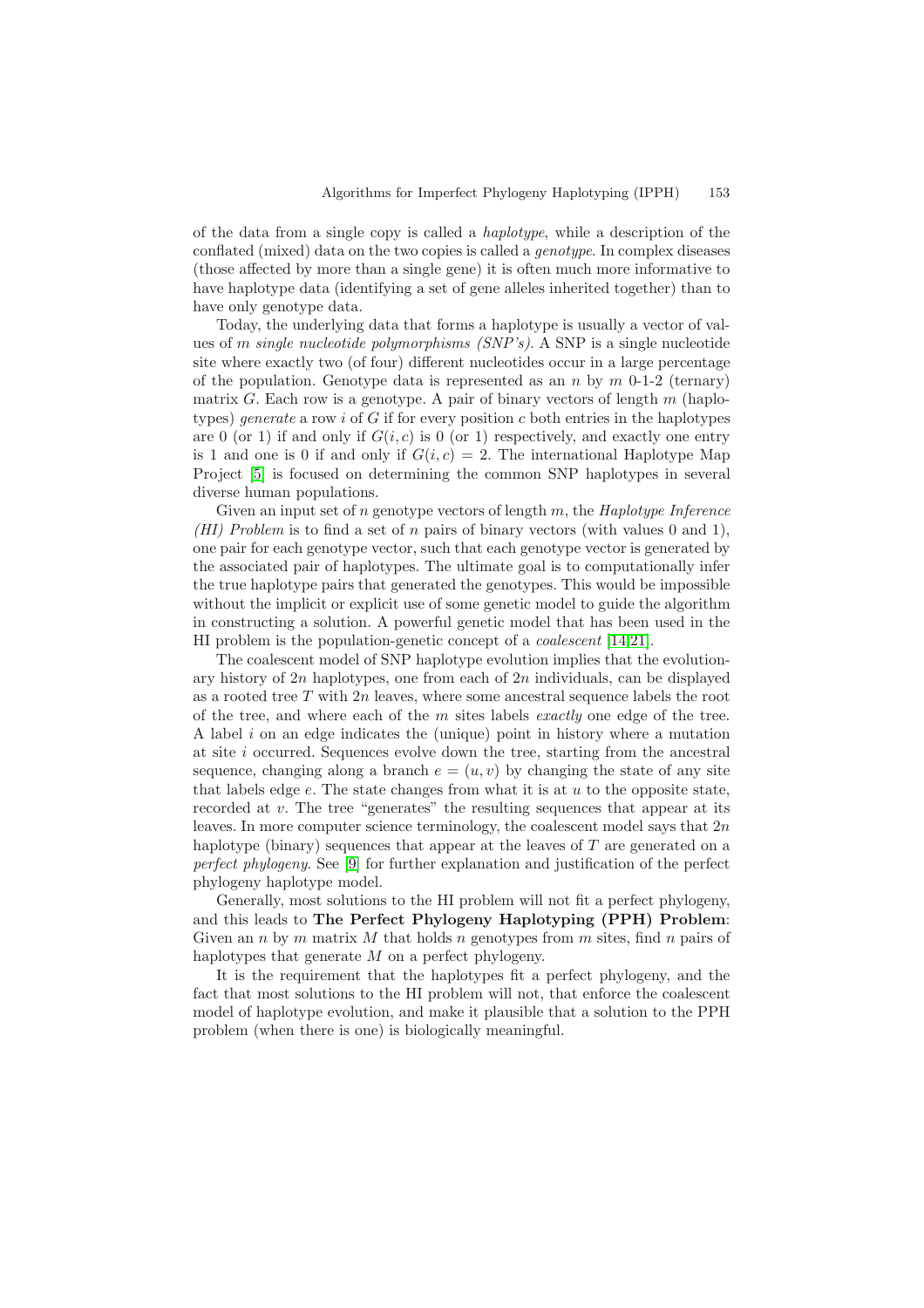There are several polynomial-time solutions to the PPH problem [\[2](#page-12-8)[,4](#page-12-9)[,8](#page-12-4)[,9\]](#page-12-1) and a linear-time algorithm [\[6\]](#page-12-10). An additional empirical result that will be exploited in this paper is that when there is a PPH solution, it is highly likely that there is only a single, unique, PPH solution [\[3,](#page-12-11)[4\]](#page-12-9). The frequency of uniqueness increases with the number of genotypes, and a surprisingly small number of genotypes is needed before the solution is highly likely to be unique.

Since the introduction of the PPH model, a central goal has been to extend the range of applicability of model by incorporating more biological complexity, yet preserving polynomial-time solvability. Biologically, the most important extension is to allow a limited amount of recombination or homoplasy (recurrent or back mutation) in the model of haplotype evolution. Homoplasy allows a site to mutate more than once, and hence allows a site to label more than one edge in the tree. As before, if a site i labels the directed edge  $(u, v)$ , then the state of site i at u mutates to the opposite state, which is the state of i at v. If the two occurrences of site  $i$  are on the same path from the root of  $T$ , then the second occurrence is a "back mutation", otherwise it is a "recurrent mutation".

An H-1 Phylogenetic Tree T is derived from a perfect phylogeny by allowing exactly one site to label two distinct edges of  $T$ . An H-1 phylogenetic tree generates  $M$  if the sequences in  $M$  label the leaves of  $T$ .

A single-crossover recombination between two equal-length sequences P and S creates a third "recombinant" sequence of the same length consisting of a prefix of  $P$  followed by a suffix of  $S$ . The point where the recombinant sequence changes from P to S is called the "crossover" or "break" point. Recombination occurs during meiosis (and in other contexts) and is a primary mechanism creating genomic diversity in a population.

An  $R-1$  Phylogenetic Network N is derived from a perfect phylogeny by allowing one recombination event, represented at a node v of N by two edges entering  $v$ , one from the node labeled by sequence  $P$ , and one labeled by sequence S. The crossover point is also noted at v. a recombination node (e.g., to have two incoming edges), where a single-crossover recombination occurs. An R-1 phylogenetic network generates  $M$  if the sequences of  $M$  label the terminal nodes (nodes with no descendants) of N. An R-1 phylogenetic network can also be described as a galled-tree with exactly one gall [\[11\]](#page-12-12).

Given an input set of genotypes  $M$ , we define two problems.

- 1. The H-1 Imperfect Phylogeny Haplotyping (IPPH) Problem: Find an H-1 Phylogenetic Tree generating haplotypes that solve the HI problem for M.
- 2. The R-1 Imperfect Phylogeny Haplotyping (IPPH) Problem: Find an R-1 phylogenetic Network generating haplotypes that solve the HI problem for M.

In this paper, we develop algorithms for both problems. Both solutions first solve a PPH problem for a subset of the data, and we will assume (following the observations in [\[3,](#page-12-11)[4\]](#page-12-9)) that those solutions are unique. Given that assumption, our solution to the H-1 IPPH problem runs in polynomial time. We have implemented our  $H-1$  IPPH algorithm in  $C++$  and evaluated its performance using simulated data. As we elaborate later, our study shows that our method is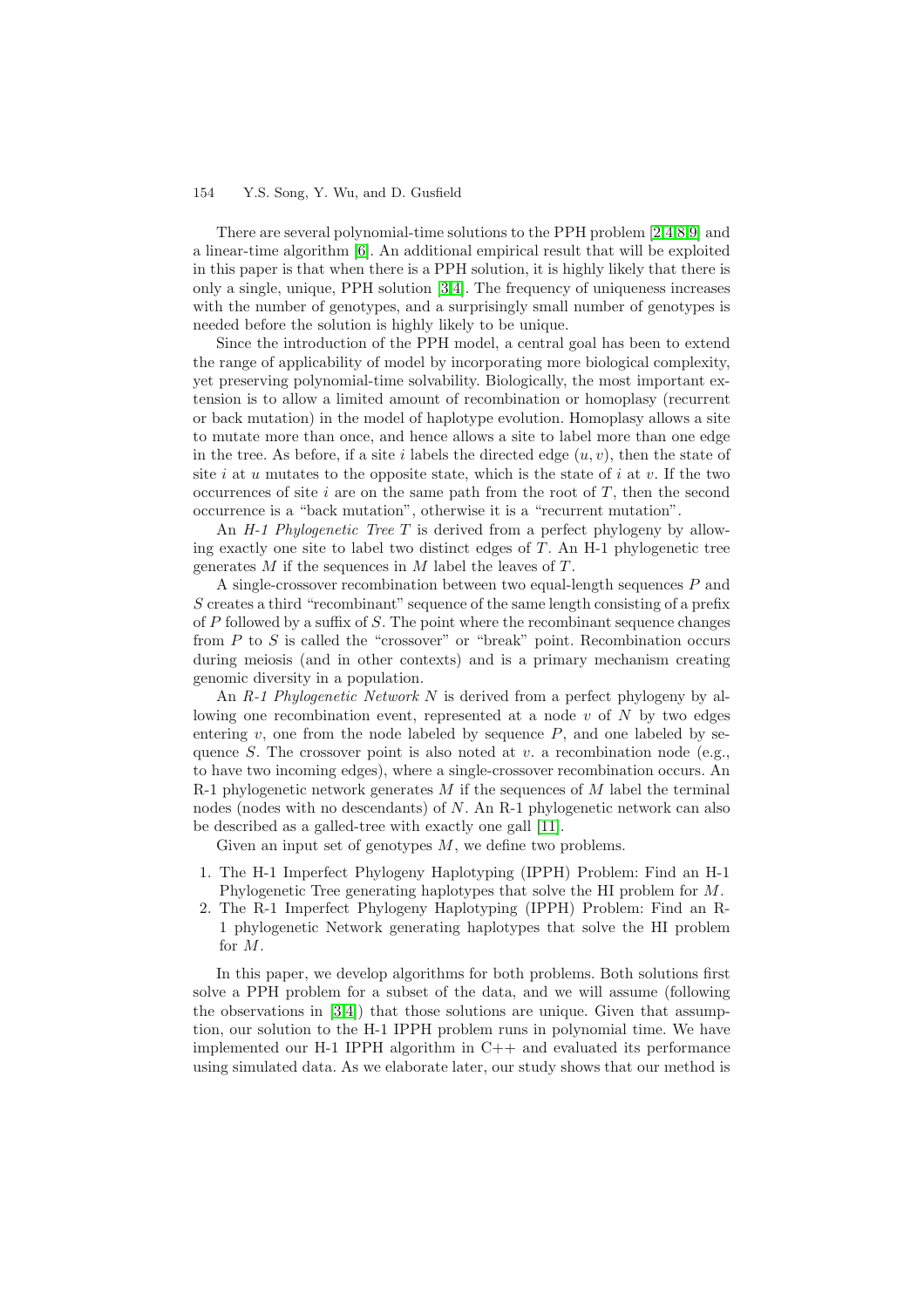both practical and highly accurate. We are currently working on extending our method to IPPH with multiple homoplasy events. Our present solution for the R-1 IPPH problem takes exponential time, but a polynomial-time algorithm for that approach looks promising, and we believe a related, more complex, method runs in polynomial time.

In what follows, we use M to denote an  $n \times m$  genotype matrix. Its haplotype matrix, of size  $2n \times m$ , is denoted by M'. Following [\[2\]](#page-12-8), we say that two rows in  $M'$  are mates if they come from a single row in  $M$ .

# **2 IPPH with a Single Homoplasy Event**

In this section, we construct an IPPH method that allows for exactly one back or recurrent mutation. Suppose that a genotype matrix M does not admit a PPH solution. If that is due to a single homoplasy event at a particular site, then removing the column in  $M$  corresponding to that site will render the remaining data  $M_r$  compatible with a perfect phylogeny, and therefore there will be a PPH solution for  $M_r$ . In our work, we consider partitioning M column-wise into two parts, one (denoted  $M_s$ ) containing exactly one column of M and the other (denoted  $M_r$ ) the rest. We denote this partitioning by  $M \longmapsto M_r \oplus M_s$ . Our algorithm proceeds by trying all such partitions of  $M$  and checking whether  $M_r$ admits a PPH solution (i.e. a perfect phylogeny  $T$ ), and, if so, whether the single column in  $M_s$  can be explained by a single homoplasy event in  $T$ , possibly after some refinement. If these conditions are satisfied by at least one partition of  $M$ , then we say that there exists a solution to IPPH with a single homoplasy event.

## <span id="page-3-1"></span>**2.1 H-1 IPPH When There Exists a Unique PPH Solution for** *M<sup>r</sup>*

In what follows, we describe our main ideas through an explicit example. Consider the genotype matrix  $M$  shown on the left hand side of Figure [1.](#page-3-0) The only partition of that genotype matrix that leads to a PPH solution for  $M_r$  is the one shown on the right hand side of Figure [1.](#page-3-0) In fact, that  $M_r$  admits a unique PPH solution  $M'_r$ , shown on the left hand side of Figure [2;](#page-4-0) a PPH solution  $M'_s$ for  $M_s$  is shown there as well. The question that remains is whether we can appropriately combine  $M'_r$  with  $M'_s$  to create an H-1 IPPH solution  $M'$  for the entire genotype matrix  $M$ ; i.e., for each  $1 \leq i \leq n$ , we want to ask whether we

|       |  |           |           |  |                                           | $M_r$ |  |     |   |                |           |           | $M_{s}$   |          |   |    |                |
|-------|--|-----------|-----------|--|-------------------------------------------|-------|--|-----|---|----------------|-----------|-----------|-----------|----------|---|----|----------------|
|       |  | $\iota_2$ | $\iota_3$ |  | $\frac{1}{4}$ $\frac{1}{5}$ $\frac{1}{6}$ | 27    |  |     | ı | 2 <sub>2</sub> | $\iota_4$ | $\iota_5$ | $\iota_6$ | 27       |   |    | i <sub>3</sub> |
| $g_1$ |  |           |           |  |                                           | 4     |  | 91  |   |                |           |           |           |          |   | У  |                |
| 92    |  |           |           |  |                                           |       |  | 92  |   |                |           |           |           |          | ₩ | 92 | $\Omega$       |
| $g_3$ |  |           | ٠         |  |                                           |       |  | 93  |   |                |           |           |           | $\Omega$ |   | 93 | $\mathcal{D}$  |
| 94    |  |           |           |  |                                           |       |  | .94 |   |                |           |           |           |          |   | 94 |                |
| 95    |  |           |           |  |                                           |       |  | 95  |   |                |           |           |           |          |   | 95 |                |

<span id="page-3-0"></span>**Fig. 1.** Partition of M into  $M_r$  and  $M_s$ , where  $M_s$  contains column i<sub>3</sub>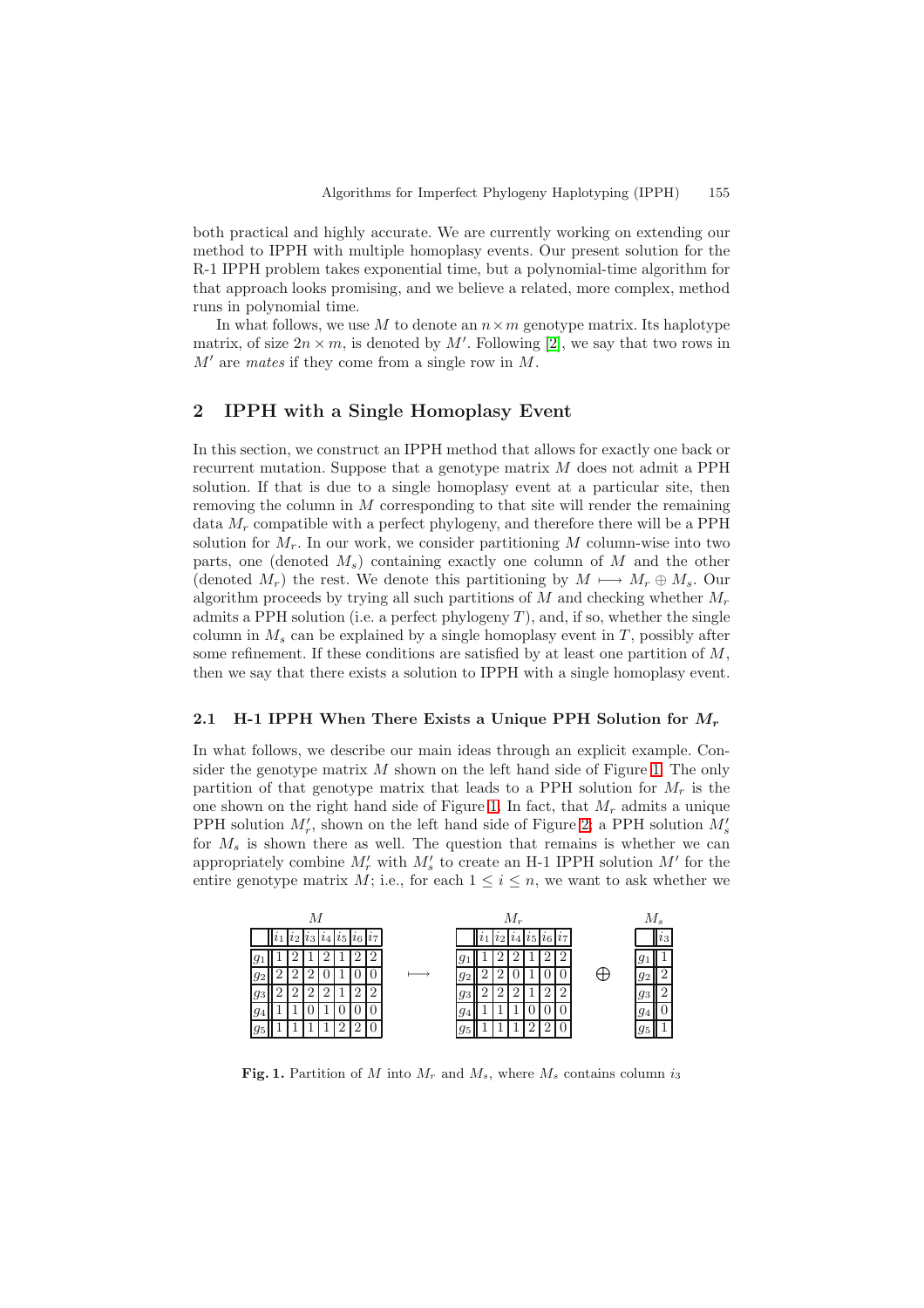

<span id="page-4-0"></span>**Fig. 2.** Separate PPH solutions and perfect phylogenies for  $M_r$  and  $M_s$  in Figure [1](#page-3-0)

can appropriately order the rows  $s_i, s'_i$  in  $M'_s$  with respect to the rows  $r_i, r'_i$  in  $M'_r$ , such that the combined matrix is an H-1 IPPH solution for M. For each  $1 \leq i \leq n$ , row  $r_i$  can get paired with either  $s_i$  or  $s'_i$ . Therefore, if  $r_i$  and  $r'_i$  are distinct, and so are  $s_i$  and  $s'_i$ , for all  $1 \leq i \leq n$ , then there are  $2^n$  possible ways of pairing the rows. Hence, checking whether there exists an H-1 IPPH solution for each way of pairing would be impractical when  $n$  is large. The approach we take is to work not with haplotype matrices directly but with perfect phylogenies. The problem of finding an H-1 IPPH solution therefore translates to a graph theoretical problem.

Returning to our example, consider the perfect phylogenies shown on the right hand side of Figure [2.](#page-4-0) Trees  $T_r$  and  $T_s$  correspond to the PPH solutions  $M'_r$  and  $M'_s$ , respectively. To create an H-1 IPPH solution for the entire genotype matrix M, we need to combine the information contained in  $T_r$  with that in  $T_s$ , but, before we can do that, we first need to identify the leaf labels  $r_i, r'_i$  in  $T_r$ with the leaf labels  $s_i, s'_i$  in  $T_s$ . There are  $O(2^n)$  ways to do this in general. But, an important observation allows us to avoid considering all  $O(2^n)$  pairings of leaf labels explicitly. Because we do not know a priori how the leaf labels  $r_i, r'_i$  in  $T_r$  should be paired up with the leaf labels  $s_i, s'_i$  in  $T_s$ , we can actually use that freedom to set  $r_i, r'_i, s_i, s'_i$  equal to a new label, say  $x_i$ , and study the re-labeled trees  $T_r$  and  $T_s$  to see whether there exists an H-1 IPPH solution; and  $\tilde{T}_r$  are induced the H-1 IPPH solution exists if having two mutation events in  $T_r$  can induce the same bipartition of the multiset  $\{x_1, x_1, x_2, x_2, \ldots, x_n, x_n\}$  as that captured by the tree topology of  $T_s$ . Once the location of the two mutation events in  $T_r$  is determined, we can go back to  $T_r$  and determine the phase of the entire data  $M$ ; i.e., the location of the two mutation events in  $T_r$  determines the order of  $s_i, s'_i$  in  $M_s$  with respect to  $r_i, r'_i$  in  $M_r$ .

Equivalently, if  $T_r$  is a binary tree, an H-1 IPPH solution exists if there exist<br>reduces a such a in  $\tilde{T}$  that are not incident with a secure metric such two edges  $e_1$  and  $e_2$  in  $T_r$  that are not incident with a common vertex, such that are not that are not that the such that the such that the such that the such that the such that the such that the such that the such that removing those edges partitions  $T_r$  into three subtrees, of which two are non-adjacent, with the following properties: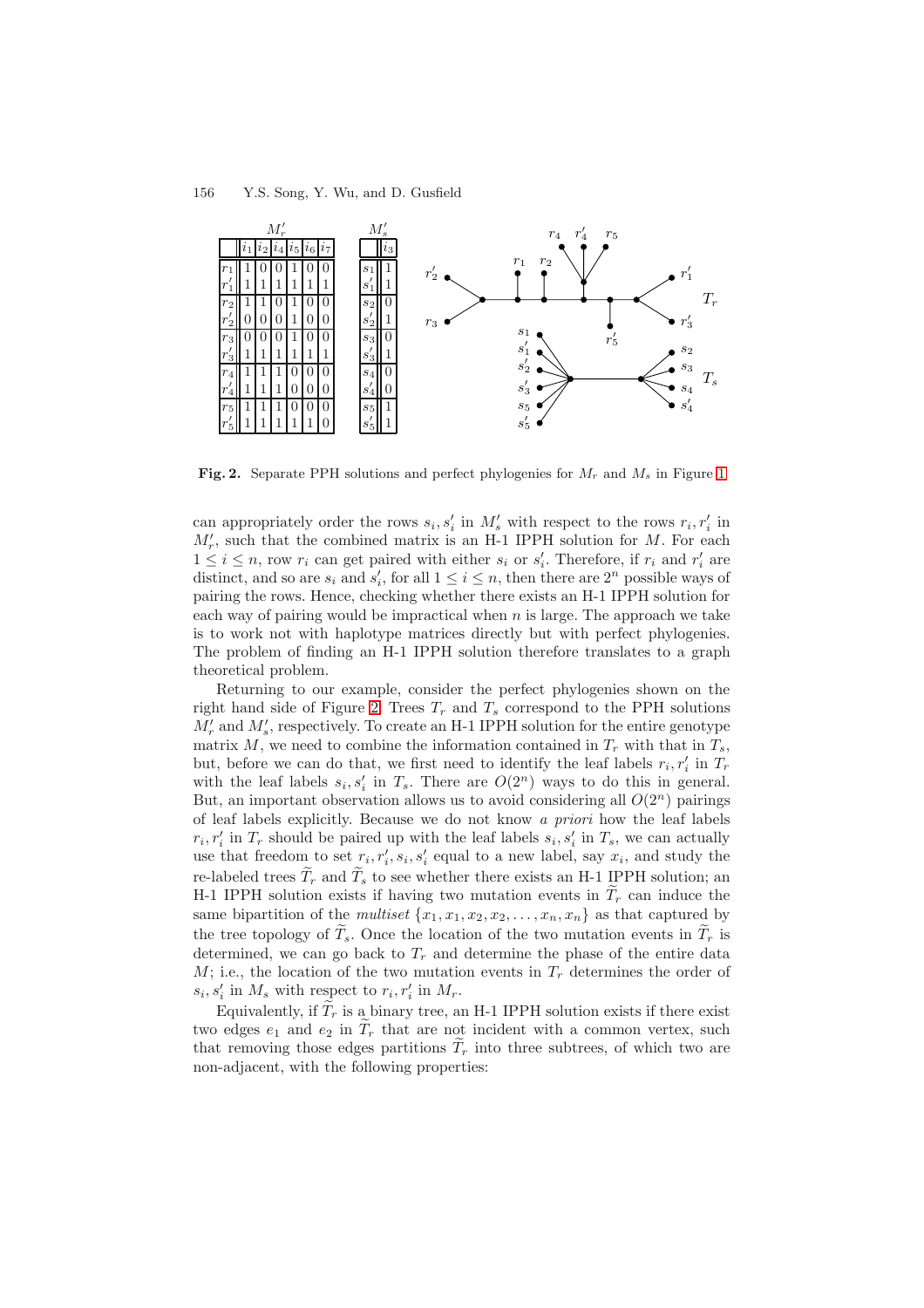- (i) The multiset union of leaf labels for the two non-adjacent subtrees—i.e., those subtrees not joined by  $e_1$  or  $e_2$  in  $T_r$ —is equal to the multiset of leaf labels on one side of the unique interior edge  $e_I$  in  $T_s$ , and the unit interest of labels for the university problem is a small
- (ii) the multiset of leaf labels for the remaining subtree is equal to that on the other side of  $e_I$  in  $T_s$ .

Whether there exists such a pair of edges can easily be answered in polynomial time. If the answer is affirmative, then the phasing of the single column in  $M_s$ can be determined, up to exchange of 0s with 1s in the entire column, by looking at the topology of  $T_r$  and the position of the two mutation events in  $T_r$ .

If  $T_r$  is not binary, things are more complicated. For ease of discussion, we introduce the following definition (see [\[17\]](#page-12-13) for graph theoretical terminology):

**Definition 1 (Cut-subtree).** By a cut-subtree  $\tau$  of a leaf-labeled unrooted tree T, we mean a subtree of  $T$  that can be obtained by removing an edge  $e$  in  $T$ , or by first refining a vertex of degree  $> 4$  and then removing the newly created edge e. The remaining part of  $T$ , after deleting any degree-2 vertex created by removing e, is denoted  $T \setminus \tau$ .

If  $T_r$  is not binary, we need to ask whether there exist two disjoint *cut-subtrees*  $\tau_1$  and  $\tau_2$  of  $T_r$ , such that

- (i') the multiset union of leaf labels for  $\tau_1$  and  $\tau_2$  is equal to that for one side of  $e_I$  in  $T_s$ , and
- (ii') the remaining part of  $T_r$  has a label multiset equal to that for the other side of  $e_I$  in  $T_s$ .

A polynomial-time algorithm for finding such cut-subtrees, if they exist, is described in Section [2.2.](#page-6-0) For now, we return to the simple example in Figure [2.](#page-4-0) It



<span id="page-5-0"></span>**Fig. 3.** (a) Cut-subtrees, denoted by dashed lines, in  $\widetilde{T}_r$  that satisfy properties (i') and (ii'). (b) Imperfect phylogenetic tree with two mutations for column  $i_3$ . The two edges on which mutations for column  $i_3$  occur are labeled  $i_3$ . (c) The corresponding H-1 IPPH solution for the entire genotype matrix M.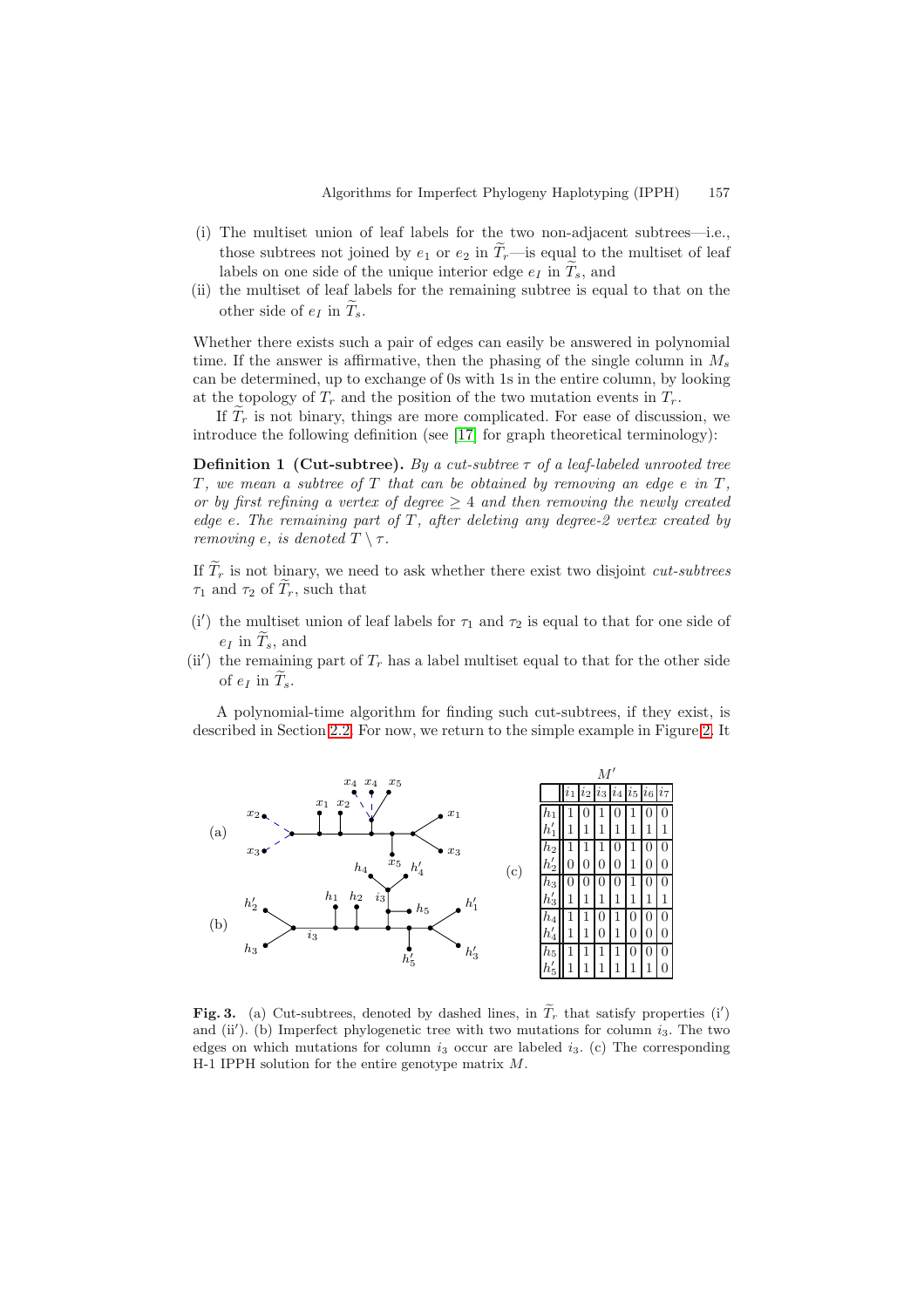is easy to see that there does not exist a pair of edges in  $T_r$  such that properties  $\langle \cdot \rangle$  and  $\langle \cdot \rangle$  above also such that  $\langle \cdot \rangle$  and  $\langle \cdot \rangle$  above also that  $\langle \cdot \rangle$  and  $\langle \cdot \rangle$  above also that  $\langle \cdot \rangle$ (i) and (ii) shown above are both satisfied. However, there exist two cut-subtrees, shown in Figure [3a](#page-5-0), that satisfy properties  $(i')$  and  $(ii')$ . Having identified the appropriate cut-subtrees, we can now go back to the original tree  $T_r$  and determine the phase of  $M_s$ . An imperfect phylogenetic tree with two mutations for column  $i_3$  and the corresponding H-1 IPPH solution are shown in Figures [3b](#page-5-0) and [3c](#page-5-0), respectively, where haplotype mates are now labeled  $h_i$  and  $h'_i$ . Note that the H-1 IPPH solution is unique. In terms of pairing the rows in  $M'_r$  and  $M'_s$ , the H-1 IPPH solution corresponds to pairing  $s_2$  with  $r'_2$  (and hence  $s'_2$  with  $r_2$ ) and  $s_3$  with  $r_3$  (and hence  $s'_3$  with  $r'_3$ ). In this example, the imperfect phylogeny for  $M'$  is binary. In general, an imperfect phylogeny for  $M'$  may still contain vertices of degree greater than 3.

## <span id="page-6-0"></span>**2.2 Algorithm for Finding Appropriate Cut-Subtrees in Non-binary Trees for a Single Homoplasy Event**

Suppose that  $T_r$  is non-binary. In what follows, the reader should refer to Figure [4](#page-7-0)<br>for illustration of notation. If we necessary two existing advances  $F_r$  and  $F_r$  from  $\widetilde{T}$ for illustration of notation. If we remove two existing edges  $E_1$  and  $E_2$  from  $T_r$ , then that defines two non-adjacent subtrees  $T_1$  and  $T_2$ . Our goal is to check whether we can choose a set of edges from  $e_1, \ldots, e_p$  to create a cut-subtree  $\tau_1$ and, similarly, choose a set of edges from  $e_{p+1}, \ldots, e_q$  to create a cut-subtree  $\tau_2$ , such that properties  $(i')$  and  $(ii')$  in Section [2.1](#page-3-1) are satisfied. Below we provide a polynomial-time algorithm for finding all possible such pairs of disjoint cutsubtrees, when they exist.

Our algorithm is based on coloring a graph G whose q vertices  $v_1, \ldots, v_q$ are in one-to-one correspondence with  $e_1, \ldots, e_q$ ;  $v_i$  in G is related to  $e_i$  in  $T_r$ . Edges in G will be defined shortly. A coloring procedure may terminate before reaching the end, if inconsistency is encountered; i.e., if a vertex is assigned more than one color. If  $G$  is colored consistently, the final coloring of the vertices in G determines which of  $e_1, \ldots, e_q$  should be chosen to construct the desired cutsubtrees  $\tau_1$  and  $\tau_2$ . In our convention, if vertex  $v_i$  is colored "red," then it means we should "take"  $e_i$ . If it is colored "black," then we should "not take"  $e_i$ .

We use  $\mathcal{L}(T)$  to denote the set of leaf labels in T. More generally,  $\mathcal{L}(T)$  is a multiset when we consider trees with duplicate labels. Let  $X|Y$  be the bipartition of  $\mathcal{L}(T_s)$  defined by the single interior edge in  $T_s$ , and recall that  $T_r$  and  $T_s$  carry<br>during leaf labels. Our algorithm is as follows duplicate leaf labels. Our algorithm is as follows.

- 1. Choose a pair of existing edges  $E_1, E_2$  in  $T_r$  that has not been tried so far. If no such choice remains, terminate the algorithm.
- 2. Remove  $E_1, E_2$  to partition  $T_r$  into three subtrees. Let  $T_1, T_2$  be the two non-<br>codingent subtrees as depicted in Figure 4, If  $\mathcal{L}(T_1) \cup \mathcal{L}(T_2)$  contains either adjacent subtrees as depicted in Figure [4.](#page-7-0) If  $\mathcal{L}(T_1) \cup \mathcal{L}(T_2)$  contains either X or Y, or both, create q vertices  $v_1, \ldots, v_q$ , and go to next step. If not, go back to step 1; no solution is possible for the current choice of  $E_1, E_2$ .
- 3. For each  $Z \in \{X, Y\}$  satisfying  $Z \subset \mathcal{L}(T_1) \cup \mathcal{L}(T_2)$ , check whether the following conditions hold: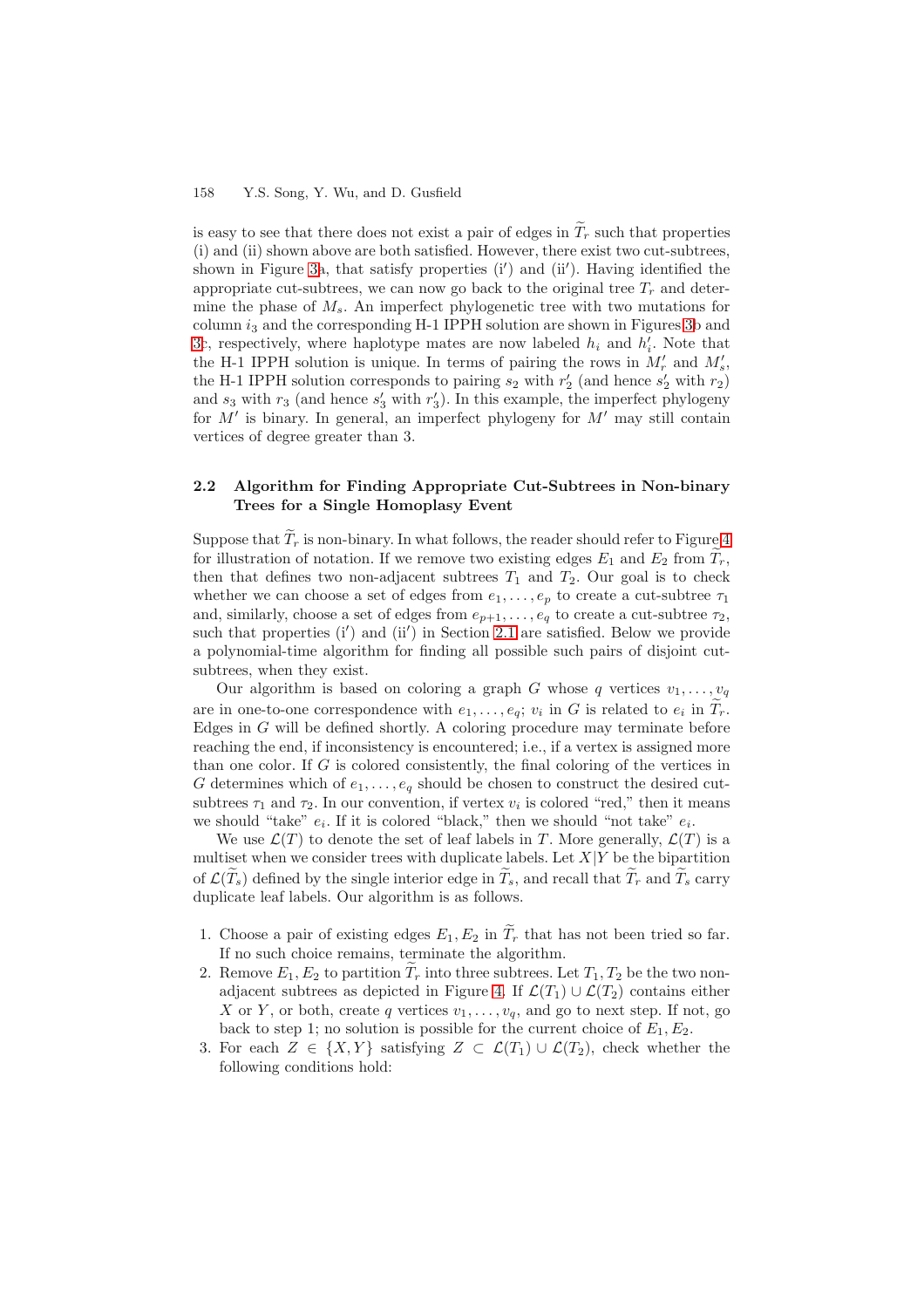

<span id="page-7-0"></span>**Fig. 4.** Schematic depiction of  $T_r$ . Here,  $t_i$  denote subtrees and the big circle in the center schematically represents the rest of  $T_r$ .

- (a) If x appears only once in Z, then there does not exist a  $t_k$  in  $T_1$  or  $T_2$ such that  $\mathcal{L}(t_k)$  contains two xs.
- (b) For every x that appears exactly once in  $Z$ , create an edge between  $v_i$ and  $v_i$  if  $x \in \mathcal{L}(t_i)$  and  $x \in \mathcal{L}(t_i)$ . Let  $G_Z$  denote the resulting graph. Then, every non-trivial connected component of  $G_Z$  is bipartite<sup>[1](#page-7-1)</sup>.

If no  $Z$  satisfies the above conditions, go back to step 1; there is no solution for the current choice of  $E_1, E_2$ . Otherwise, pass  $G_Z$  to the next step.

- 4. For each  $G_Z$  passed, check whether it is possible to color the vertices in  $G_Z$ as describe below without encountering inconsistency.
	- (a) If  $x \notin Z$ , find all  $t_k$  such that  $x \in \mathcal{L}(t_k)$  and color  $v_k$  black.
	- (b) If x occurs twice in Z, find all  $t_k$  such that  $x \in \mathcal{L}(t_k)$  and color  $v_k$  red.
	- (c) If x occurs only once in Z and there exists exactly one  $t_k$  such that  $\mathcal{L}(t_k)$ contains a single x, color  $v_k$  red.

If no  $G_Z$  admits consistent coloring, go back to step 1. Otherwise, pass consistently colored  $G_Z$  to the next step.

- 5. For each non-trivial connected component of  $G_Z$ , see whether any of the vertices has been colored. If so, color the remaining uncolored vertices, if there are any, in that connected component to respect the bipartite structure (i.e. red on one side and black on the other). If this is not possible, return to step 1.
- 6. If there are k totally-uncolored non-trivial connected components of  $G_Z$ , then there are  $2^k$  ways to color them consistently, and hence there are  $2^k$ solutions for the current choice of  $E_1, E_2$ . Go back to step 1.

The above algorithm can be implemented to run in  $O(n^4)$  time, where  $2n$  is the number of leaves.

## **2.3 Empirical Results**

We implemented our H-1 IPPH algorithm in  $C++$  and compared its performance on simulated data with that of PHASE [\[20\]](#page-12-14). The input datasets were generated as follows. We first used Hudson's program MS [\[15\]](#page-12-15) to generate homoplasyfree haplotype datasets satisfying the  $5\%$  rule<sup>[2](#page-7-2)</sup> described in [\[4\]](#page-12-9). To introduce

<span id="page-7-1"></span>If a non-trivial connected component is not bipartite, then it has an odd-length cycle, which leads to inconsistent coloring.

<span id="page-7-2"></span><sup>&</sup>lt;sup>2</sup> The 5% rule is a biologically relevant restriction that every column in the haplotype matrix has minor allele frequency  $\geq 5\%$ .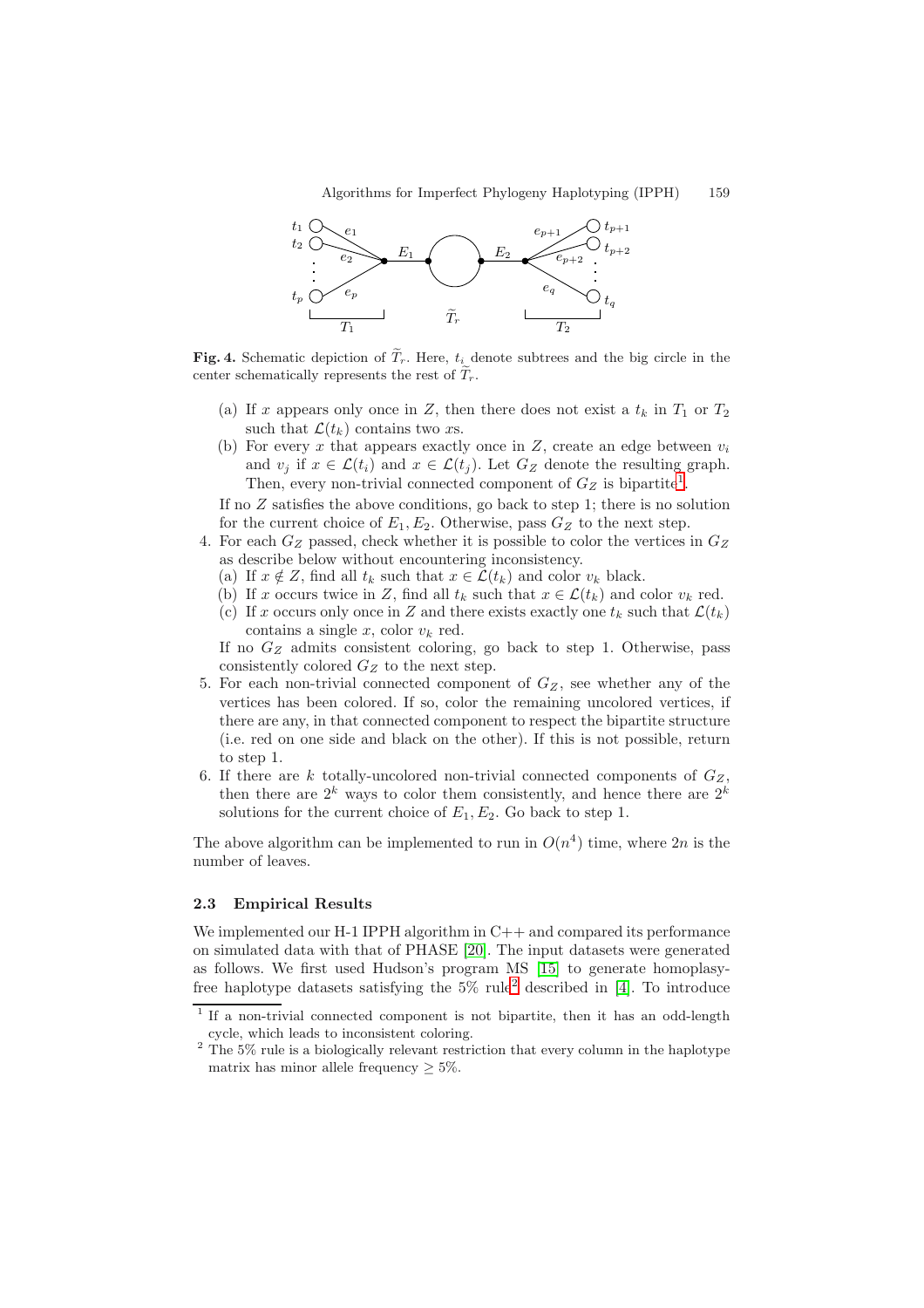<span id="page-8-0"></span>**Table 1.** Comparison of our H-1 IPPH method with PHASE for genotype matrices of size  $n \times m$ . Shown here are average accuracy measures and average running time (on a 2.8 GHz Pentium PC) per dataset, based on 100 datasets of each size. Our method seems comparable to PHASE in accuracy, while being significantly faster than PHASE.

|                                           |                     | Our H-1 IPPH method |                                                                                                       | <b>PHASE</b>    |       |          |       |  |  |
|-------------------------------------------|---------------------|---------------------|-------------------------------------------------------------------------------------------------------|-----------------|-------|----------|-------|--|--|
|                                           |                     |                     | $[50\times50]100\times50]50\times100]100\times100$ $[50\times50]100\times50]50\times100]100\times100$ |                 |       |          |       |  |  |
| Standard error                            | 0.005 0.005         | 0.006               | 0.003                                                                                                 | $0.006$ $0.002$ |       | 0.007    | 0.001 |  |  |
| Switch accuracy                           | 0.999 0.999         | 1.000               | 1.000                                                                                                 | 0.998 0.999     |       | 0.999    | 1.000 |  |  |
| $\%$ of misphased 2s 0.03\% 0.03\% 0.02\% |                     |                     | 0.01%                                                                                                 | $0.07\%$ 0.02%  |       | $0.03\%$ | 0.01% |  |  |
| Running time                              | $ 0.22s $ $ 0.41s $ | 1.52s               | 3.09s                                                                                                 | 14.2s           | 27.7s | 43.6s    | 85.8s |  |  |

<span id="page-8-1"></span>**Table 2.** Performance of our H-1 IPPH method in more detail. The number of datasets shown is out of 100.

|                                                  |      |      |      | $ 50\times50 100\times50 50\times100 100\times100 $ |
|--------------------------------------------------|------|------|------|-----------------------------------------------------|
| $\#$ of datasets admitting PPH solutions         | 20   | 19   | 16   | 15                                                  |
| $\#$ of datasets admitting H-1 IPPH solutions    | 80   | 81   | 84   | 85                                                  |
| (with a unique PPH solution for $M_r$ )          | (80) | (81) | (84) | (85)                                                |
| Frequency of correctly identifying the homoplasy | 95%  | 98\% | 96%  | 98%                                                 |
| column when $M$ admits no PPH solution           |      |      |      |                                                     |

a homoplasy event, we randomly chose two distinct edges (on which mutations occur) in the underlying rooted genealogical tree of each haplotype dataset, with the probability of choosing an edge being proportional to its length. This process was repeated for each dataset until a homoplasy site satisfying the 5% rule got generated. We then randomly inserted the so obtained homoplasy column into the original haplotype matrix. Finally, a genotype matrix was created by pairing row 2i with row  $2i - 1$  in the modified haplotype matrix.

Let  $G_M$  denote the set of genotypes in dataset M with more than one heterozygous site. We used the following three measures of haplotype reconstruction accuracy: (a) The standard error [\[20\]](#page-12-14) is the ratio of the number of genotypes in  $G_M$  whose haplotypes are incorrectly inferred to the total number of genotypes in  $G_M$ . (b) For a genotype g in  $G_M$ , the switch accuracy [\[16\]](#page-12-16) of its inferred haplotypes is defined as  $(h - w - 1)/(h - 1)$ , where h is the number of heterozygous sites in  $g$  and  $w$  is the number of switches between neighboring heterozygous sites needed to transform the inferred haplotypes to the true haplotypes. The switch accuracy averaged over the genotypes in  $G_M$  defines the switch accuracy of the entire inferred haplotype matrix  $M'$ . (c) The last measure is the percentage of misphased 2s with respect to the total number of 2s in  $G_M$ .

Our simulation results are summarized in Table [1.](#page-8-0) For each size  $n \times m$ , we used 100 simulated genotype matrices. As the table shows, our method is comparable to PHASE in terms of accuracy, while being tens of times faster than PHASE. As shown in Table [2,](#page-8-1) for each combination of  $n$  and  $m$  used, more than 80 out of 100 datasets did not admit PPH solutions. Every such a dataset had an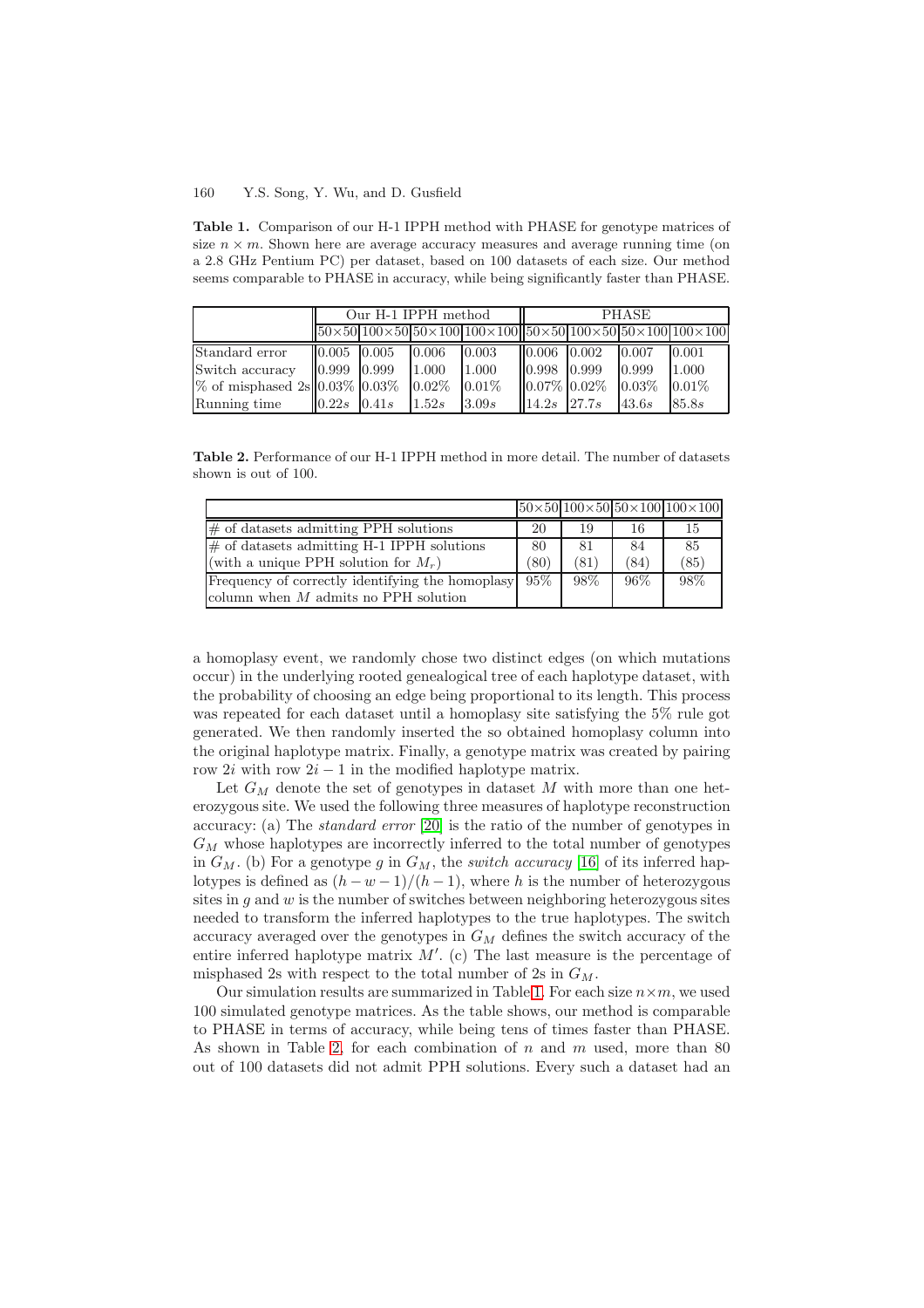H-1 IPPH solution with a *unique* PPH solution for the genotype matrix  $M_r$ , in agreement with our assumption. Also, note that, for datasets with no PPH solutions, our H-1 IPPH method correctly identified the homoplasy column (a feature that PHASE does not have) with very high accuracy. This study shows that our method is both practical and highly accurate.

# **3 IPPH with a Single Recombination Event**

The case with exactly one single-crossover recombination event is similar in spirit to the case of a single homoplasy event. Suppose that an  $n \times m$  genotype matrix M does not admit a PPH solution. If that is due to a single recombination event with a breakpoint<sup>[3](#page-9-0)</sup> b somewhere between 1 and m, then the part to the left of b and that to the right of b should each admit a PPH solution. In our approach, we choose a recombination breakpoint  $b$  somewhere between 1 and  $m$ , and consider partitioning  $M$  column-wise into two parts, one containing the columns to the left of  $b$  and the other the columns to the right of  $b$ . We denote a partitioning by  $M \mapsto M_L \oplus M_R$ , with L (resp. R) denoting left (resp. right). Our algorithm proceeds by trying all such partitions of M and checking whether each of  $M_L$ and  $M_R$  admits a PPH solution, and, if so, whether the PPH solutions from the two parts can be combined in a way consistent with there being a single recombination event, i.e. a galled tree with one gall [\[11](#page-12-12)[,10\]](#page-12-17). If these conditions are satisfied by at least one partition of  $M$ , then we say that there exists a solution to IPPH with a single recombination event.

# **3.1 R-1 IPPH When There Exist Unique PPH Solutions for Each Side**

Given PPH solutions  $M'_L$  and  $M'_R$  for  $M_L$  and  $M_R$ , respectively, the main question that we need to ask is whether we can appropriately pair up the mates  $L_i, L'_i$ in  $M'_{L}$  with the mates  $R_i, R'_i$  in  $M'_{R}$ , such that there is a galled tree with one gall for the combined data. If there are  $n$  genotypes in  $M$ , then in the worst case there are  $2^n$  ways of doing the pairing. Similar to what we discussed in Section [2.1](#page-3-1) for the case of a single homoplasy event, we propose to solve this problem in the following way: First, for all  $1 \leq i \leq n$ , we set  $L_i = L'_i = R_i = R'_i = x_i$ , where  $x_i$ is a new leaf label. Then, we work with perfect phylogenies, not with haplotype matrices, as described below.

Let  $T_L$  and  $T_R$  denote the re-labeled perfect phylogenies corresponding to and  $M'$  respectively. Then what preparties of  $\tilde{T}$  and  $\tilde{T}$  would imply  $M'_L$  and  $M'_R$ , respectively. Then, what properties of  $T_L$  and  $T_R$  would imply that there exists an R-1 IPPH solution? In a galled tree with exactly one gall, whose recombination breakpoint is denoted b, the rooted tree  $\tau_L$  to the left of b and the rooted tree  $\tau_R$  to the right of b are closely related. More precisely, there exists a single tree rearrangement operation, called the subtree-prune-andregraft (SPR) operation, that one can perform on  $\tau_L$  to transform it into  $\tau_R$ , or vice versa [\[1](#page-12-18)[,13,](#page-12-19)[18](#page-12-20)[,19\]](#page-12-21). This implies that  $T_L$  and  $T_R$  cannot be two arbitrary

<span id="page-9-0"></span> $\overline{3\ A}$  breakpoint occurs between two sites.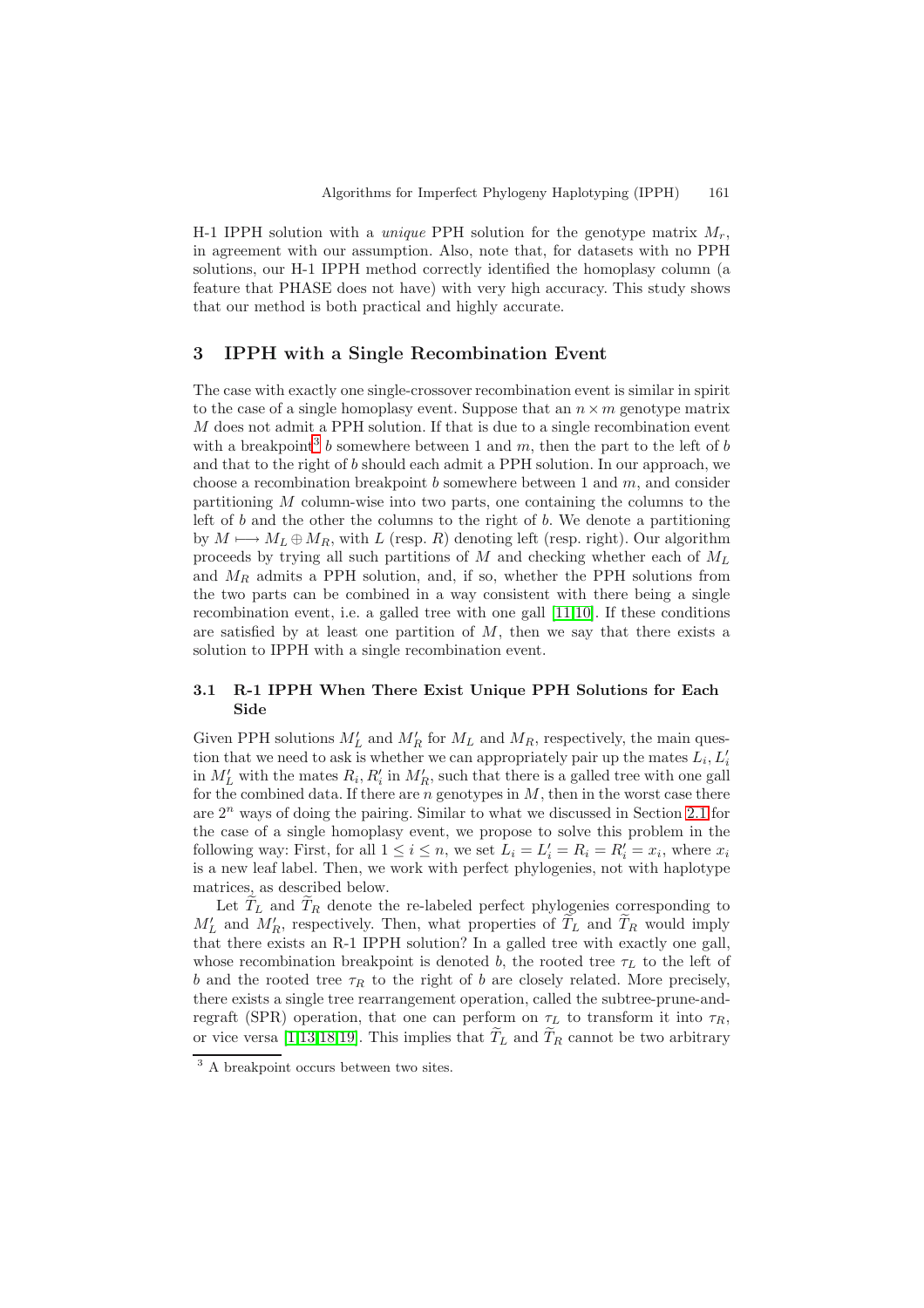trees for there to be an R-1 IPPH solution. Rather, they, too, should be related by an SPR-like operation. There is an important point that we should highlight here. For SPR operations to be biologically meaningful, certain restrictions must be imposed to avoid possible contradictions [\[18](#page-12-20)[,19\]](#page-12-21). For example, time-ordering of certain associated biological events must be obeyed. The reader should be warned that, as there exists no fixed sense of time direction in unrooted trees, performing SPR operations on them and drawing conclusions about evolutionary histories, of which time is an essential component, may not be the right thing to do. However, because we are working with the case of a single recombination event, which involves a single SPR operation, it is always possible to root the two unrooted trees involved to construct a consistent evolutionary history. To recapitulate, there exists an R-1 IPPH solution if  $T_L$  and  $T_R$  are related by a single SDB exerction. single SPR operation.

Determining whether two binary trees  $T_L$  and  $T_R$  are exactly one SPR oper-<br>no summer is senimely to shocking whether there exists a serminar subtrace ation away is equivalent to checking whether there exists a common cut-subtree t in  $T_L$  and  $T_R$  such that  $T_L \setminus t$  is identical to  $T_R \setminus t$ . It is straightforward to the thin polynomial time. It is important to note that in general perfect plus do this in polynomial time. It is important to note that, in general, perfect phylogenies that we need to compare may not be binary. When either one or both of  $T_L$  and  $T_R$  are non-binary, to determine whether they are exactly one SPR operation way, we need to check whether there exist a cut-subtree  $t_L$  of  $T_L$  and<br>compatible of white the  $\widetilde{T}$  - with that  $\widetilde{T}$  ) to is compatible with  $\widetilde{T}$  ) to a compatible<sup>[4](#page-10-0)</sup> cut-subtree  $t_R$  of  $\tilde{T}_R$ , such that  $\tilde{T}_L \setminus t_L$  is compatible with  $\tilde{T}_R \setminus t_R$ . A brute-force way of checking the 1-SPR condition is as follows. As shown in Figure [4,](#page-7-0) remove two edges  $E_1$  and  $E_2$  from  $T_L$  to obtain two subtrees  $T_1$  and  $T_-$  We need to find two subtrees  $\pi$ ,  $\subseteq T$  and  $\pi \subseteq T$  as that we see number  $T_2$ . We need to find two cut-subtrees  $\tau_1 \subseteq T_1$  and  $\tau_2 \subseteq T_2$  so that we can prune  $\tau_1$  and regraft it next to  $\tau_2$ , or vice versa, and check whether the resulting tree  $T'_L$  is compatible with  $T_R$ . To do this, simply enumerate all possible ways of generating cut-subtrees  $\tau_1$  and  $\tau_2$ . After pruning and regrafting, test for compatibility. This simple method is feasible when there are not too many unrefined vertices of large degree. We believe that there is a polynomial-time algorithm for checking the 1-SPR condition, as well as a related, more complex, method for solving the R-1 IPPH problem that runs in polynomial time.

## **3.2 An Example**

Consider the genotype matrix shown on the left hand side of Figure [5.](#page-11-0) For every partition  $M \mapsto M_L \oplus M_R$ , we first need to check whether there exist PPH solutions for  $M_L$  and  $M_R$ . For the particular partition shown on the right hand side of Figure [5,](#page-11-0) there exists a unique PPH solution for each of  $M_L$  and  $M_R$ . These PPH solutions  $M'_L$  and  $M'_R$ , and the corresponding the perfect phylogenies  $T_L$  and  $T_R$ , respectively, are shown in Figure [6.](#page-11-1) After redefining  $L_i = L'_i = R_i =$  $R'_i = x_i$ , we obtain the trees  $T_L$  and  $T_R$  shown in Figure [7.](#page-11-2) Now, note that,  $T_L$ and  $T_R$  contain a common cut-subtree t such that  $T_L \setminus t$  is identical to  $T_R \setminus t$ . Hence,  $T_L$  and  $T_R$  can be related by a single SPR operation in which t gets

<span id="page-10-0"></span><sup>&</sup>lt;sup>4</sup> Two trees  $T_1, T_2$  are said to be compatible if there exists a third tree that is a refinement of both  $T_1$  and  $T_2$ .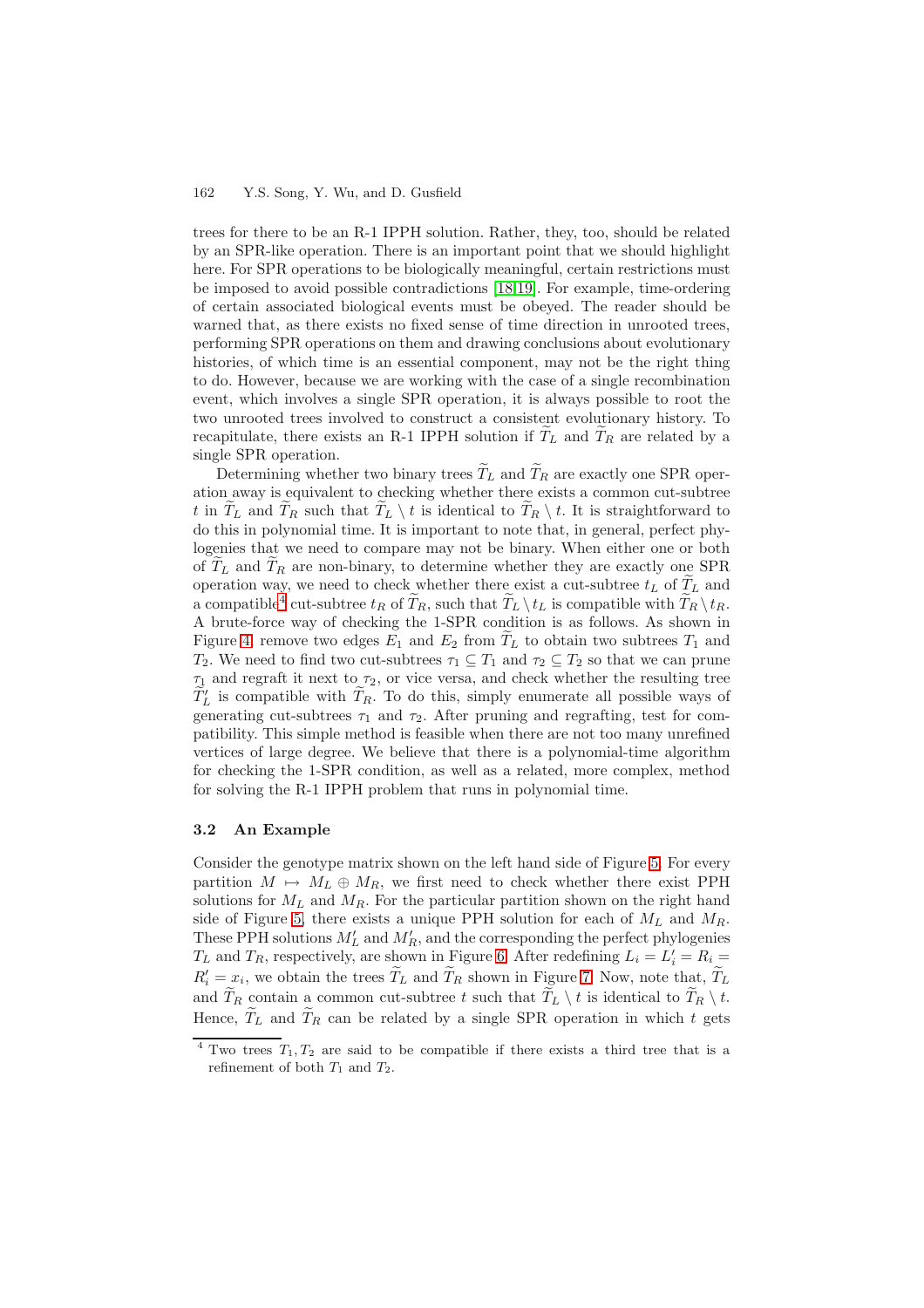

<span id="page-11-0"></span>**Fig. 5.** A partition of  $M$  into  $M_L$  and  $M_R$ 



<span id="page-11-1"></span>Fig. 6. Separate PPH solutions for  $M_L$  and  $M_R$  in Figure [5,](#page-11-0) and their corresponding perfect phylogenies



<span id="page-11-2"></span>**Fig. 7.** Re-labeled perfect phylogenies and an R-1 IPPH solution for the entire genotype matrix M in Figure [5.](#page-11-0) If the edges denoted by dashed lines are removed, then a common 2-leaved subtree t labeled by  $x_3$  and  $x_4$  gets pruned, and  $T_L \setminus t$  and  $T_R \setminus t$ become identical.

pruned and regrafted to transform  $T_L$  into  $T_R$ , or vice versa. Going back to  $T_L$ <br>and  $T_{\text{c}}$  with original log labels it is then negatible to conclude that L, should and  $T_R$  with original leaf labels, it is then possible to conclude that  $L_1$  should get paired with  $R'_1$ ,  $L_2$  with  $R_2$ ,  $L_3$  with  $R'_3$ , and  $L_4$  with  $R_4$ . The R-1 IPPH solution just described is shown on the right hand side of Figure [7,](#page-11-2) where  $h_i$  and  $h'_i$  denote haplotype mates for genotype  $g_i$ .

The partition shown in Figure [5](#page-11-0) led to two binary trees. Other partitions do not have this nice property, however. For instance, the partition that divides M between columns 4 and 5 leads to a non-binary tree  $T_L$  for the left part and